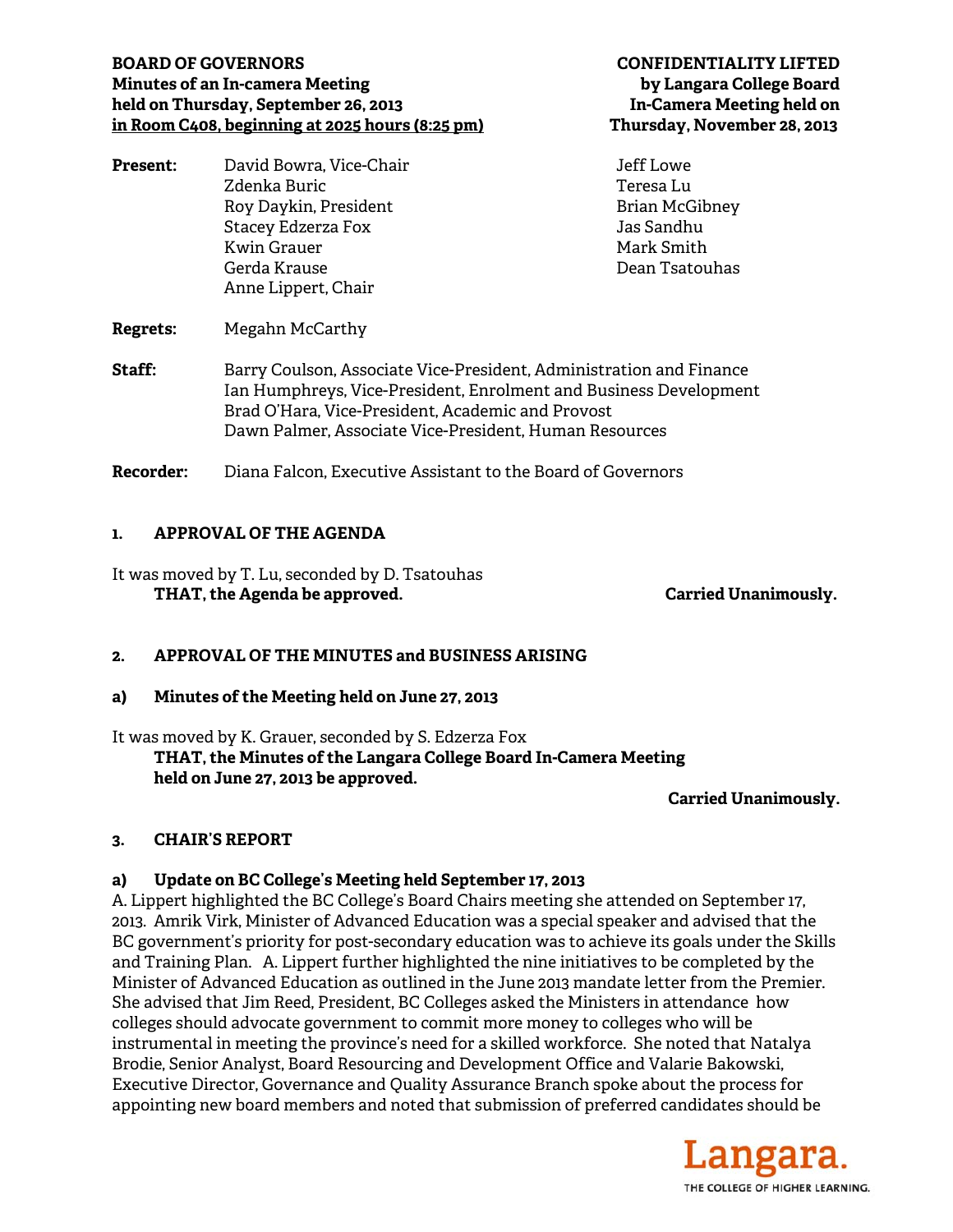made by January. A. Lippert also highlighted a meeting she had with Tom Vincent, CEO, Post-Secondary Employers' Association on September 30, 2013, regarding Executive Compensation.

# **4. PRESIDENT'S REPORT**

### **a) College Board Representation on the Langara College Foundation Board**

R. Daykin highlighted the purpose of the Langara College Foundation to raise funds by soliciting donations and gifts to support various activities of the college. The Foundation Board is comprised of three external members and three internal ex-officio members, those being the President, a Ministry appointed College Board member, and the Vice-President, Administration and Finance. In response to a question, R. Daykin advised that the Foundation was developed to make it easier to donate. Donations are considered income and create challenges on how the funds will be used. Also, private donors often do not like donating to a public entity.

Discussion ensued and Board Members asked the following:

- 1. What is the time-commitment required for a Board Member?
- 2. What is the Foundation Board looking for in this kind of representation? (i.e. connections to the Community? Government knowledge? Fundraising abilities to help move objectives forward?)
- 3. What are the specific objectives/expectations of our Board Members?

R. Daykin advised that he would obtain answers form the Executive Director of College Advancement and address the questions at a future Board meeting.

# **Other:**

R. Daykin advised that he attended the BC Colleges Presidents and Board Chairs meeting held on September 17, 2013, and reported on the following:

- Rob Fleming, Executive Director, BC Council on Admissions and Transfer (BCCAT) made a presentation to the Board regarding mobility.
- A consortium that includes nine institutions and three teaching universities was developed to oversee the skills development contract work.
- Dr. Brad O'Hara, Vice President, Academic and Provost and Dr. Ian Humphreys, Vice President, Enrolment and Business Development will make a presentation at the Provincial Government's Standing Committee on Finance meeting on October 3, 2013.
- The Board will be hosting a Government Members' Breakfast on Friday, October 25, 2013. Honourable Amrik Virk, Minister of Advanced Education; Honourable Suzanne Anton, Minister Minister of Justice and Attorney General and MLA for Vancouver-Fraserview; Mr. Richard Lee, MLA for Burnaby North; Ms. Linda Reimer, MLA for Port Moody-Coquitlam; and, Dr. Moira Stilwell, MLA for Vancouver-Langara have confirmed their attendance.
- Langara College has been shortlisted for the Top 100 Employers application. Official results will be announced in the Globe and Mail on October 21, 2013.
- Executive compensation freeze announced by PSEA in September 2012 will remain in effect for all Administrators and Executive Employees. We are currently reviewing the bargaining mandate and will advise.
- He was elected as a Board Member to the Post-Secondary Employers' Association.
- He was elected as a Board Member to BCNET, a not-for-profit, shared IT services organization for higher education and research organizations.